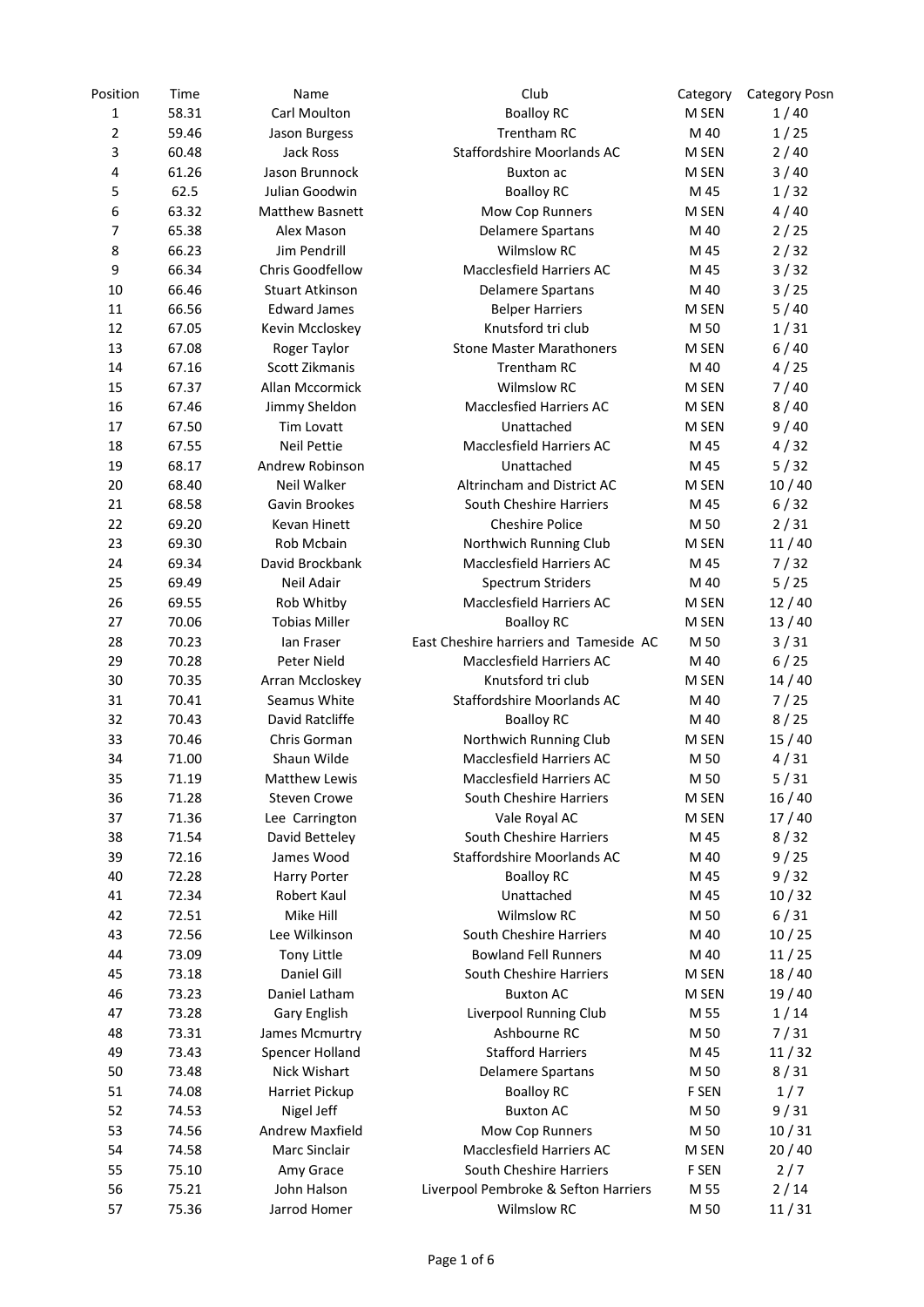| Position | Time  | Name                   | Club                            | Category | <b>Category Posn</b> |
|----------|-------|------------------------|---------------------------------|----------|----------------------|
| 58       | 75.44 | Mark Baron             | Unattached                      | M 50     | 12/31                |
| 59       | 75.48 | <b>Tyrell Basson</b>   | Dark Peak Fell Runners          | M 40     | 12/25                |
| 60       | 76.05 | Kathleen O'Donnell     | <b>Macclesfield Harriers AC</b> | F 40     | 1/22                 |
| 61       | 76.06 | Peter Pollitt          | <b>BOLTON</b>                   | M 50     | 13/31                |
| 62       | 76.25 | David Nimmo            | South Cheshire Harriers         | M SEN    | 21/40                |
| 63       | 77.03 | Michael Connor         | Knowsley Harriers AC            | M 50     | 14/31                |
| 64       | 77.06 | <b>Andrew Barlow</b>   | <b>Boalloy RC</b>               | M 45     | 12/32                |
| 65       | 77.10 | <b>Nigel Garfield</b>  | Unattached                      | M 40     | 13/25                |
| 66       | 77.26 | John White             | Unattached                      | M SEN    | 22/40                |
| 67       | 77.40 | Steven Millar          | Macclesfield Harriers AC        | M 40     | 14/25                |
| 68       | 77.52 | Mark Dunn              | Kirkby Milers AC                | M SEN    | 23/40                |
| 69       | 78.17 | James Speedie          | Unattached                      | M SEN    | 24/40                |
| 70       | 78.20 | Richard Lawson         | <b>Wilmslow RC</b>              | M 45     | 13/32                |
| $71\,$   | 78.41 | William Booth          | <b>Wilmslow RC</b>              | M SEN    | 25/40                |
| 72       | 78.43 | Darren Cottier         | Vale Royal AC                   | M 45     | 14/32                |
| 73       | 78.46 | <b>Michael Burns</b>   | ellesmere port running club     | M 50     | 15/31                |
| 74       | 78.49 | Ian Hodkinson          | <b>Stafford Harriers</b>        | M 45     | 15/32                |
| 75       | 78.58 | Geoff Pettengell       | Mow Cop Runners                 | M 55     | $3/14$               |
| 76       | 79.05 | Chris Beard            | Vale Royal AC                   | M 45     | 16/32                |
| 77       | 79.07 | Carolyn Stamper-Clark  | Unattached                      | F 40     | 2/22                 |
| 78       | 79.26 | Matthew Strawbridge    | Unattached                      | M SEN    | 26/40                |
| 79       | 79.36 | Alan Bocking           | Cheshire Hill Racers            | M 60     | 1/4                  |
| 80       | 79.41 | Andy Gaskell           | Spectrum Striders               | M 50     | 16/31                |
| 81       | 79.43 | Rachael Lawrance       | Macclesfield Harriers AC        | F 40     | 3/22                 |
| 82       | 79.48 | Philip Abram           | <b>Tattenhall Runners</b>       | M 45     | 17/32                |
| 83       | 79.49 | Ellie Robinson         | West Cheshire AC                | F 45     | 1/14                 |
| 84       | 80.12 | <b>Tracey Brown</b>    | South Cheshire Harriers         | F 50     | 1/8                  |
| 85       | 80.12 | Krzysztof Wawrzenczak  | Unattached                      | M SEN    | 27/40                |
| 86       | 80.17 | John Haddon            | <b>Stone Master Marathoners</b> | M SEN    | 28/40                |
| 87       | 80.17 | Joanne Stanfield       | <b>Trentham RC</b>              | F 45     | 2/14                 |
| 88       | 80.30 | Stephen Wright         | Unattached                      | M SEN    | 29/40                |
| 89       | 81.11 | Matt Burns             | Unattached                      | M 45     | 18/32                |
| 90       | 81.16 | Matt White             | <b>Boalloy RC</b>               | M SEN    | 30/40                |
| 91       | 81.28 | John Gorman            | North Derbyshire Running Club   | M 65     | 1/5                  |
| 92       | 81.32 | Jason Sage             | Victoria Park Running Club      | M SEN    | 31/40                |
| 93       | 81.55 | Cathryn Lightfoot      | <b>Tattenhall Runners</b>       | F 45     | 3/14                 |
| 94       | 82.11 | Simon Bromley          | <b>Stafford Harriers</b>        | M 40     | 15/25                |
| 95       | 82.27 | Barry Blyth            | Macclesfield Harriers AC        | M 70     | 1/4                  |
| 96       | 82.37 | <b>Gordon Hutchins</b> | Sandbach striders               | M 55     | 4/14                 |
| 97       | 82.50 | Gail Stuthridge        | <b>Village Road Runners</b>     | F 45     | 4/14                 |
| 98       | 82.53 | <b>Tom Russell</b>     | <b>Boalloy RC</b>               | M 45     | 19/32                |
| 99       | 82.57 | Jay Dale               | Mow Cop Runners                 | M SEN    | 32/40                |
| 100      | 83.01 | Chris Bailey           | Staffordshire Moorlands AC      | M SEN    | 33/40                |
| 101      | 83.07 | Dave Jones             | Newcastle(Staffs) AC            | M 50     | 17/31                |
| 102      | 83.20 | David Harvey           | Unattached                      | M 40     | 16/25                |
| 103      | 83.26 | <b>Tim Charmley</b>    | <b>Tattenhall Runners</b>       | M 50     | 18/31                |
| 104      | 83.53 | Alan Griffin           | <b>Stafford Harriers</b>        | M 45     | 20/32                |
| 105      | 84.01 | David Wood             | Unattached                      | M SEN    | 34/40                |
| 106      | 84.06 | Simon Jankowski        | Unattached                      | M 40     | 17/25                |
| 107      | 84.09 | Andrew Green           | Unattached                      | M 50     | 19/31                |
| 108      | 84.12 | Ann-Marie Jones        | Macclesfield Harriers AC        | F 60     | 1/2                  |
| 109      | 84.16 | Andy Bennett           | Sandbach Striders               | M 50     | 20/31                |
| 110      | 84.22 | <b>Barrie Thomason</b> | Macclesfield Harriers AC        | M 50     | 21/31                |
| 111      | 84.23 | Iona Harle             | Macclesfield Harriers AC        | F 35     | 1/10                 |
| 112      | 84.32 | Jeff Day               | Northwich Running Club          | M SEN    | 35/40                |
| 113      | 84.42 | <b>Emily Sanders</b>   | Ashbourne RC                    | F 50     | 2/8                  |
| 114      | 84.46 | Janine Ellis           | Wilmslow RC                     | F45      | 5/14                 |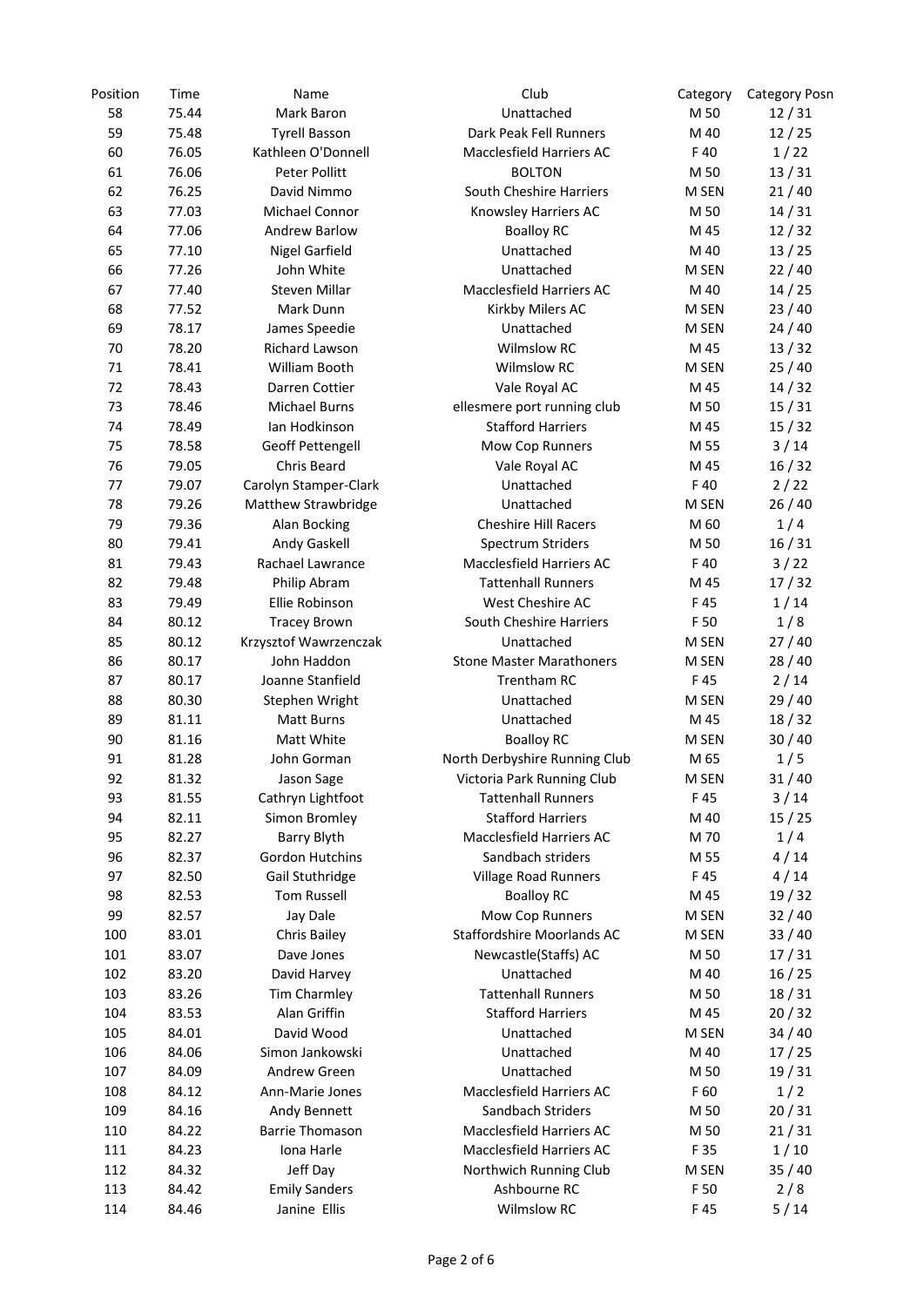| Position | Time  | Name                                   | Club                            | Category     | <b>Category Posn</b> |
|----------|-------|----------------------------------------|---------------------------------|--------------|----------------------|
| 115      | 84.52 | Andy Gray                              | Knutsford tri club              | M 40         | 18/25                |
| 116      | 84.59 | Bev Jackson                            | Altrincham and District AC      | F 50         | 3/8                  |
| 117      | 85.05 | Andrew Podmore                         | <b>NSRRA</b>                    | M SEN        | 36/40                |
| 118      | 85.08 | Alan Stanley                           | Unattached                      | M 50         | 22/31                |
| 119      | 85.16 | Ian Rivers                             | Kirkby Milers AC                | M 45         | 21/32                |
| 120      | 85.16 | Kenny Shurie-Mackenzie                 | Merseyside                      | M 50         | 23/31                |
| 121      | 85.20 | Anne Moore                             | <b>Boalloy RC</b>               | F 40         | 4/22                 |
| 122      | 85.29 | Ran Mackay                             | Spectrum Striders               | M 45         | 22/32                |
| 123      | 85.39 | <b>Guy Maddox</b>                      | <b>Cardiac Athletes</b>         | M 40         | 19/25                |
| 124      | 85.48 | <b>Reuben Barrett</b>                  | Unattached                      | M 45         | 23/32                |
| 125      | 85.49 | Anthony Derbyshire                     | <b>Boalloy RC</b>               | M 45         | 24/32                |
| 126      | 85.55 | Alex Bentley                           | Knowsley Harriers AC            | M SEN        | 37/40                |
| 127      | 86.01 | Simon Stockman                         | <b>Warrington Road Runners</b>  | M 50         | 24/31                |
| 128      | 86.22 | <b>Steve Briggs</b>                    | Unattached                      | M 55         | 5/14                 |
| 129      | 86.26 | <b>William Merritt</b>                 | Knowsley Harriers AC            | M 55         | 6/14                 |
| 130      | 86.32 | <b>Stewart Waudby</b>                  | Macclesfield Harriers AC        | M 40         | 20/25                |
| 131      | 86.39 | George Mccann                          | <b>Liverpool Running Club</b>   | M 45         | 25/32                |
| 132      | 86.43 | Noel Irwin                             | Sale Harriers Manchester        | M 50         | 25/31                |
| 133      | 86.45 | Kathryn Mckee                          | Unattached                      | F 40         | 5/22                 |
| 134      | 87.04 | Paul Wright                            | Unattached                      | M 55         | 7/14                 |
| 135      | 87.09 | Matt Helme                             | Liverpool Running Club          | M 55         | 8/14                 |
| 136      | 87.11 | Emma Heath                             | South Cheshire Harriers         | F 40         | 6/22                 |
| 137      | 87.19 | Sarah Proudmore                        | <b>Boalloy RC</b>               | F 45         | 6/14                 |
| 138      | 87.34 | James Gowin                            | Macclesfield Harriers AC        | M 40         | 21/25                |
| 139      | 87.52 | Peter Bailey                           | <b>Buxton AC</b>                | M 55         | 9/14                 |
| 140      | 87.57 | Gillian White                          | <b>Boalloy RC</b>               | F 35         | 2/10                 |
| 141      | 88.06 | Mike Barry                             | <b>Bramhall Runners</b>         | M 45         | 26/32                |
| 142      | 88.08 | Egidija Pope                           | <b>Stone Master Marathoners</b> | F 35         | 3/10                 |
| 143      | 88.16 | Jeffrey Norman                         | Altrincham and District AC      | M 70         | 2/4                  |
| 144      | 88.18 | Melanie Bermingham                     | <b>Chase Harriers</b>           | F 55         | 1/4                  |
| 145      | 88.21 | Jenny West                             | <b>Village Road Runners</b>     | F 40         | 7/22                 |
| 146      | 88.51 |                                        |                                 |              |                      |
| 147      | 88.53 | Kieron Carr<br><b>Charles Rowlands</b> | <b>Liverpool Running Bugs</b>   | M 45         | 27/32                |
| 148      | 89.01 | Matt Gibson                            | South Cheshire Harriers         | M 45<br>M 40 | 28/32<br>22/25       |
| 149      | 89.16 |                                        | <b>Steel City Striders</b>      | F 50         |                      |
|          |       | Alison Macdonald                       | ellesmere port running club     |              | 4/8                  |
| 150      | 89.47 | Alannah Birtwistle                     | Macclesfield Harriers AC        | F SEN        | 3/7                  |
| 151      | 90.02 | <b>Bernard McCarron</b>                | Macclesfield Harriers AC        | M 50         | 26/31                |
| 152      | 90.03 | <b>Stephen Hughes</b>                  | Unattached                      | M 40         | 23/25                |
| 153      | 90.24 | Andrew Glen                            | Knowsley Harriers AC            | M 50         | 27/31                |
| 154      | 90.42 | <b>Steve Stuthridge</b>                | <b>Village Road Runners</b>     | M 45         | 29/32                |
| 155      | 90.45 | Penny Graham                           | <b>Biddulph Running Club</b>    | F 45         | 7/14                 |
| 156      | 90.49 | Abbie Dutton                           | <b>Chorlton Runners</b>         | F SEN        | 4/7                  |
| 157      | 90.50 | Katie Trace                            | <b>Biddulph Running Club</b>    | F 40         | 8/22                 |
| 158      | 91.07 | <b>Elaine Pettie</b>                   | Unattached                      | F 40         | 9/22                 |
| 159      | 91.13 | Phil Cliff                             | South Cheshire Harriers         | M 50         | 28/31                |
| 160      | 91.24 | Jon Horne                              | <b>Biddulph Running Club</b>    | M 60         | 2/4                  |
| 161      | 92.06 | Lynda Cook                             | Macclesfield Harriers AC        | F 50         | 5/8                  |
| 162      | 93.10 | <b>Steve Turner</b>                    | <b>Stafford Harriers</b>        | M 55         | 10/14                |
| 163      | 93.59 | Peter Williams                         | <b>Stafford Harriers</b>        | M 65         | 2/5                  |
| 164      | 94.08 | Debbie Mcdermott                       | <b>Stafford Harriers</b>        | F 45         | 8/14                 |
| 165      | 94.10 | Alan Wilcox                            | Northwich Running Club          | M 50         | 29/31                |
| 166      | 94.39 | Gordon Mcleod                          | Cheshire                        | M 55         | 11/14                |
| 167      | 94.52 | David Taylor                           | Cheshire Hash House Harriers    | M 55         | 12/14                |
| 168      | 94.59 | Julie Taylor                           | Ivanhoe Runners                 | F 35         | 4/10                 |
| 169      | 95.02 | Sarah Thorne                           | <b>Stoke FIT</b>                | F 40         | 10/22                |
| 170      | 95.03 | <b>Eddie Smith</b>                     | stafford harriers               | M 65         | 3/5                  |
| 171      | 95.08 | Andrew Deaville                        | South Cheshire Harriers         | M 40         | 24/25                |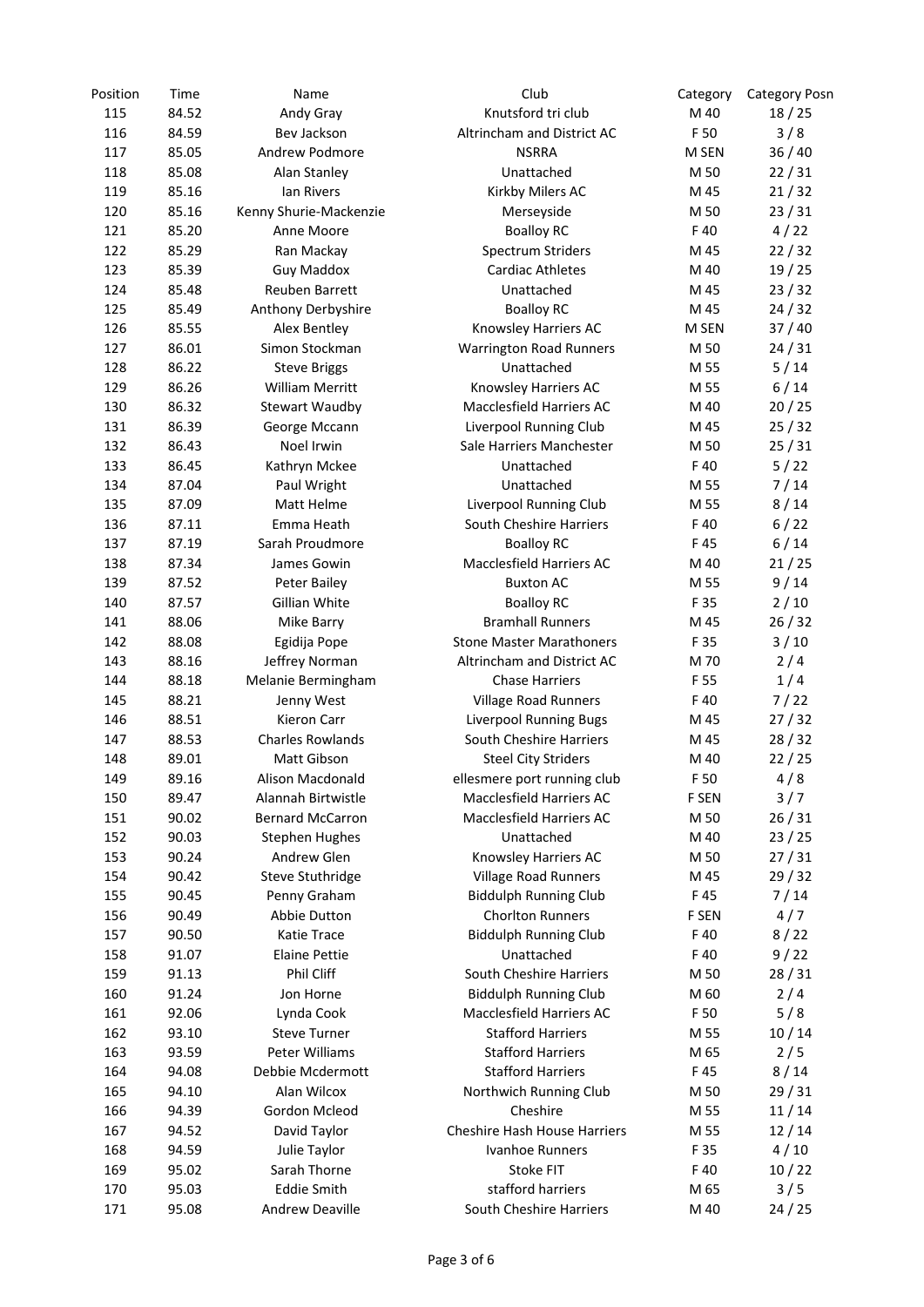| Position | Time       | Name                            | Club                                 | Category | <b>Category Posn</b> |
|----------|------------|---------------------------------|--------------------------------------|----------|----------------------|
| 172      | 95.09      | Lucinda Stone                   | <b>Staffordshire Moorlands AC</b>    | F 40     | 11/22                |
| 173      | 95.12      | Carole Morrison                 | Pensby Runners                       | F 55     | 2/4                  |
| 174      | 95.14      | Rachel Jones                    | South Cheshire Harriers              | F 35     | 5/10                 |
| 175      | 95.20      | <b>Ian Ankers</b>               | Staffordshire Moorlands AC           | M 65     | 4/5                  |
| 176      | 95.28      | Lisa Mackay                     | <b>Spectrum Striders</b>             | F45      | 9/14                 |
| 177      | 95.48      | Rebecca Tate                    | Unattached                           | F 40     | 12/22                |
| 178      | 96.02      | <b>Stephen Plant</b>            | Staffordshire Moorlands AC           | M 60     | 3/4                  |
| 179      | 96.11      | Tony Griffiths                  | Macclesfield Harriers AC             | M 45     | 30/32                |
| 180      | 97.16      | Helen James                     | <b>Belper Harriers</b>               | F SEN    | 5/7                  |
| 181      | 97.19      | Sam Ankers                      | Unattached                           | M SEN    | 38/40                |
| 182      | 97.23      | Lea Gregson                     | Unattached                           | F40      | 13/22                |
| 183      | 97.33      | <b>Ruth Gamwell</b>             | Macclesfield wheelers                | F40      | 14/22                |
| 184      | 97.37      | Tonia Vernon                    | Trentham RC                          | F40      | 15/22                |
| 185      | 97.38      | Gail Hill                       | Macclesfield Harriers AC             | F45      | 10/14                |
| 186      | 97.43      | Lisa Barlow                     | <b>Boalloy RC</b>                    | F40      | 16/22                |
| 187      | 97.53      | Josie Galbraith                 | <b>Boalloy RC</b>                    | F45      | 11/14                |
| 188      | 98.09      | <b>Andy Baines-Davies</b>       | Staffordshire Moorlands AC           | M 45     | 31/32                |
| 189      | 98.29      | Philippa Tyson                  | South Cheshire Harriers              | F 50     | 6/8                  |
| 190      | 98.57      | Nicola Brown                    | Unattached                           | F 40     | 17/22                |
| 191      | 98.59      | Helen Kelsall                   | Kirkby Milers AC                     | F 35     | 6/10                 |
| 192      | 99.06      | Michael John Unwin              | Stoke fit                            | M 65     | 5/5                  |
| 193      | 99.13      | Mairi Mccloskey                 | Knutsford tri club                   | F 50     | 7/8                  |
| 194      | 99.55      | Ray Humphreys                   | Cheshire Hash House Harriers         | M 55     | 13/14                |
| 195      | 100.38     | Roy Williamson                  | Mow Cop Runners                      | M 55     | 14/14                |
| 196      | 100.41     | Nicky Owen                      | <b>Cheshire Hash House Harriers</b>  | F 60     | 2/2                  |
| 197      | 101.03     | Nicola Jennings                 | Trentham RC                          | F40      | 18/22                |
| 198      | 101.21     | Nicola Cantrell                 | Macclesfield Harriers AC             | F 40     | 19/22                |
| 199      | 101.35     | David Brookes                   | Unattached                           | M 50     | 30/31                |
| 200      | 101.57     | John Dobie                      | Liverpool Pembroke & Sefton Harriers | M 70     | 3/4                  |
| 201      | 102.44     | Katy Parker                     | <b>Cheshire Hash House Harriers</b>  | F 55     | 3/4                  |
| 202      | 103.20     | Paul Stevenson                  | Unattached                           | M SEN    | 39/40                |
| 203      | 103.36     | Julie Smith                     | Macclesfield Harriers AC             | F 50     | 8/8                  |
| 204      | 104.38     | Sophie Howard                   | Rossendale Harriers                  | F SEN    | 6/7                  |
| 205      | 105.21     | <b>Beth Ambler</b>              | Unattached                           | F 35     | 7/10                 |
| 206      | 105.36     | Darren Jenkinson                | Unattached                           | M45      | 1/1                  |
| 207      | 106.06     | Jacqueline Crowther             | Hyde Village Striders                | F 55     | 4/4                  |
| 208      | 107.17     | <b>Blaithin Hadjisohocleous</b> | <b>Chorlton Runners</b>              | F SEN    | 7/7                  |
| 209      | 107.44     | <b>Beverley Golden</b>          | <b>Buxton AC</b>                     | F 40     | 20/22                |
| 210      | 107.44     | Rachel Dowle                    | <b>Buxton AC</b>                     | F45      | 12/14                |
| 211      | 109.05     | <b>Lynsey Astles</b>            | Sandbach Striders                    | F 40     | 21/22                |
| 212      | 109.08     | <b>Mick Hutchins</b>            | Sandbach Striders                    | M 40     | 25/25                |
| 213      | 111.38     | <b>Greg Stuart</b>              | Unattached                           | M SEN    | 40 / 40              |
| 214      | 112.46     | Nigel Lee                       | Newcastle(Staffs) AC                 | M 60     | 4/4                  |
| 215      | 115.12     | Sandra Riley                    | <b>Village Road Runners</b>          | F 45     | 13/14                |
| 216      | 115.37     | Mark Humphreys                  | Kirkby Milers AC                     | M 45     | 32/32                |
| 217      | 116.34     | Louise Banks                    | Sandbach Striders                    | F 40     | 22/22                |
| 218      | 117.35     | Linda Greengrass                | Kirkby Milers AC                     | F 45     | 14/14                |
| 219      | 120.47     | Karen Wright                    | Sandbach Striders                    | F 35     | 8/10                 |
| 220      | 121.03     | Michael Coleman                 | Unattached                           | M 50     | 31/31                |
| 221      | 122.05     | Kathryn Taylor                  | <b>Stone Master Marathoners</b>      | F 35     | 9/10                 |
| 222      | <b>DNF</b> | Dick Scroop                     | Mercia Fellrunners                   | M 70     | 4/4                  |
| 223      | <b>DNF</b> | Rebecca Williams                | South Cheshire Harriers              | F 35     | 10/10                |
| 224      |            |                                 |                                      |          |                      |
| 225      |            |                                 |                                      |          |                      |
| 226      |            |                                 |                                      |          |                      |
|          |            |                                 |                                      |          |                      |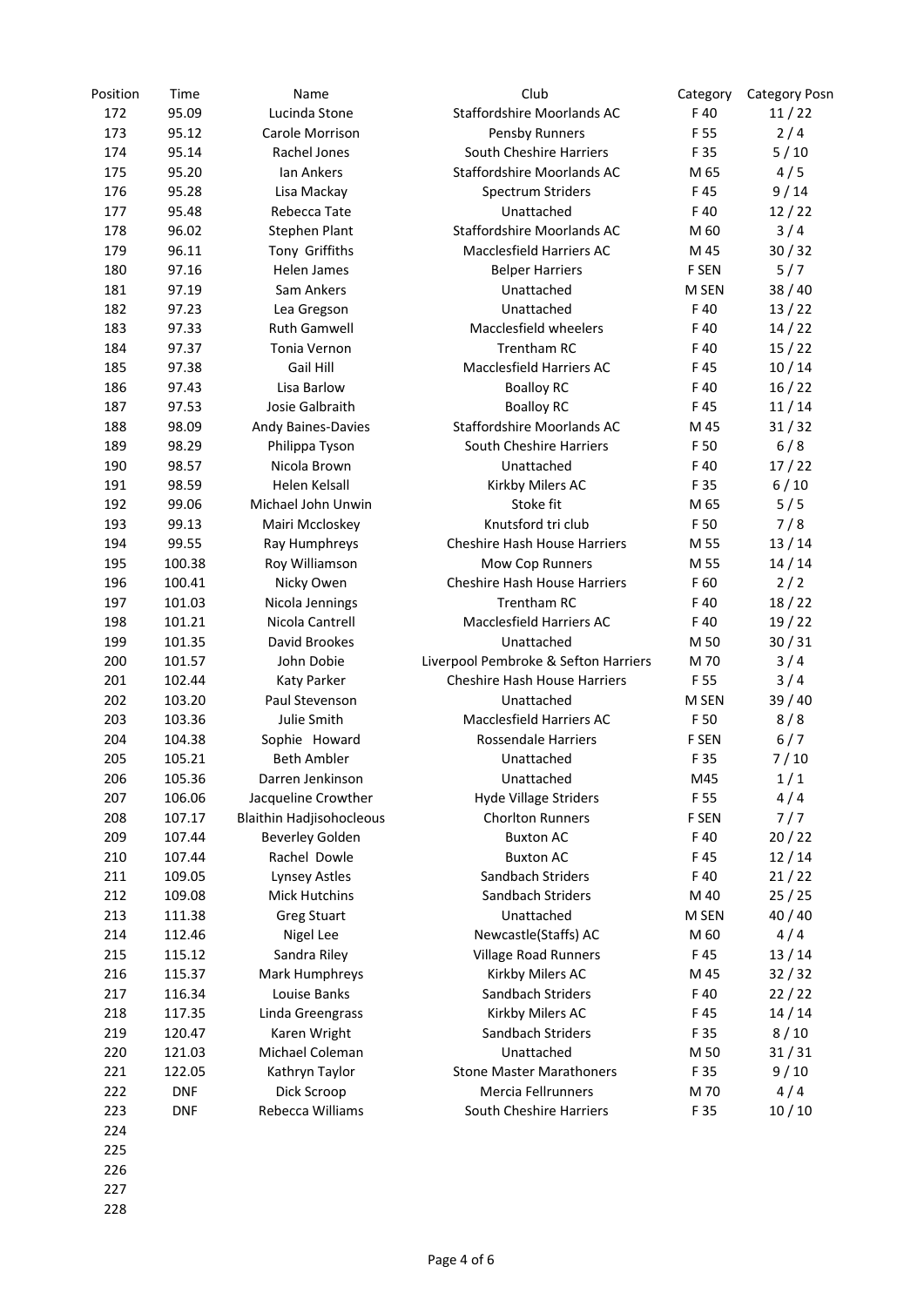| Position    | Time | Name | Club | Category Category Posn |
|-------------|------|------|------|------------------------|
| 229         |      |      |      |                        |
| 230         |      |      |      |                        |
| 231         |      |      |      |                        |
| 232         |      |      |      |                        |
| 233         |      |      |      |                        |
| 234         |      |      |      |                        |
| 235         |      |      |      |                        |
|             |      |      |      |                        |
| 236         |      |      |      |                        |
| 237         |      |      |      |                        |
| 238         |      |      |      |                        |
| 239         |      |      |      |                        |
| 240         |      |      |      |                        |
| 241         |      |      |      |                        |
| 242         |      |      |      |                        |
| 243         |      |      |      |                        |
| 244         |      |      |      |                        |
| 245         |      |      |      |                        |
| 246         |      |      |      |                        |
| 247         |      |      |      |                        |
| 248         |      |      |      |                        |
| 249         |      |      |      |                        |
| 250         |      |      |      |                        |
| $251\,$     |      |      |      |                        |
| 252         |      |      |      |                        |
| 253         |      |      |      |                        |
|             |      |      |      |                        |
| 254         |      |      |      |                        |
| 255         |      |      |      |                        |
| 256         |      |      |      |                        |
| 257         |      |      |      |                        |
| 258         |      |      |      |                        |
| 259         |      |      |      |                        |
| $260\,$     |      |      |      |                        |
| ${\bf 261}$ |      |      |      |                        |
| 262         |      |      |      |                        |
| 263         |      |      |      |                        |
| 264         |      |      |      |                        |
| 265         |      |      |      |                        |
| 266         |      |      |      |                        |
| 267         |      |      |      |                        |
| 268         |      |      |      |                        |
| 269         |      |      |      |                        |
| 270         |      |      |      |                        |
| $271\,$     |      |      |      |                        |
| $272\,$     |      |      |      |                        |
| 273         |      |      |      |                        |
| 274         |      |      |      |                        |
| 275         |      |      |      |                        |
| 276         |      |      |      |                        |
| 277         |      |      |      |                        |
| 278         |      |      |      |                        |
| 279         |      |      |      |                        |
| 280         |      |      |      |                        |
| 281         |      |      |      |                        |
| 282         |      |      |      |                        |
|             |      |      |      |                        |
| 283         |      |      |      |                        |
| 284         |      |      |      |                        |